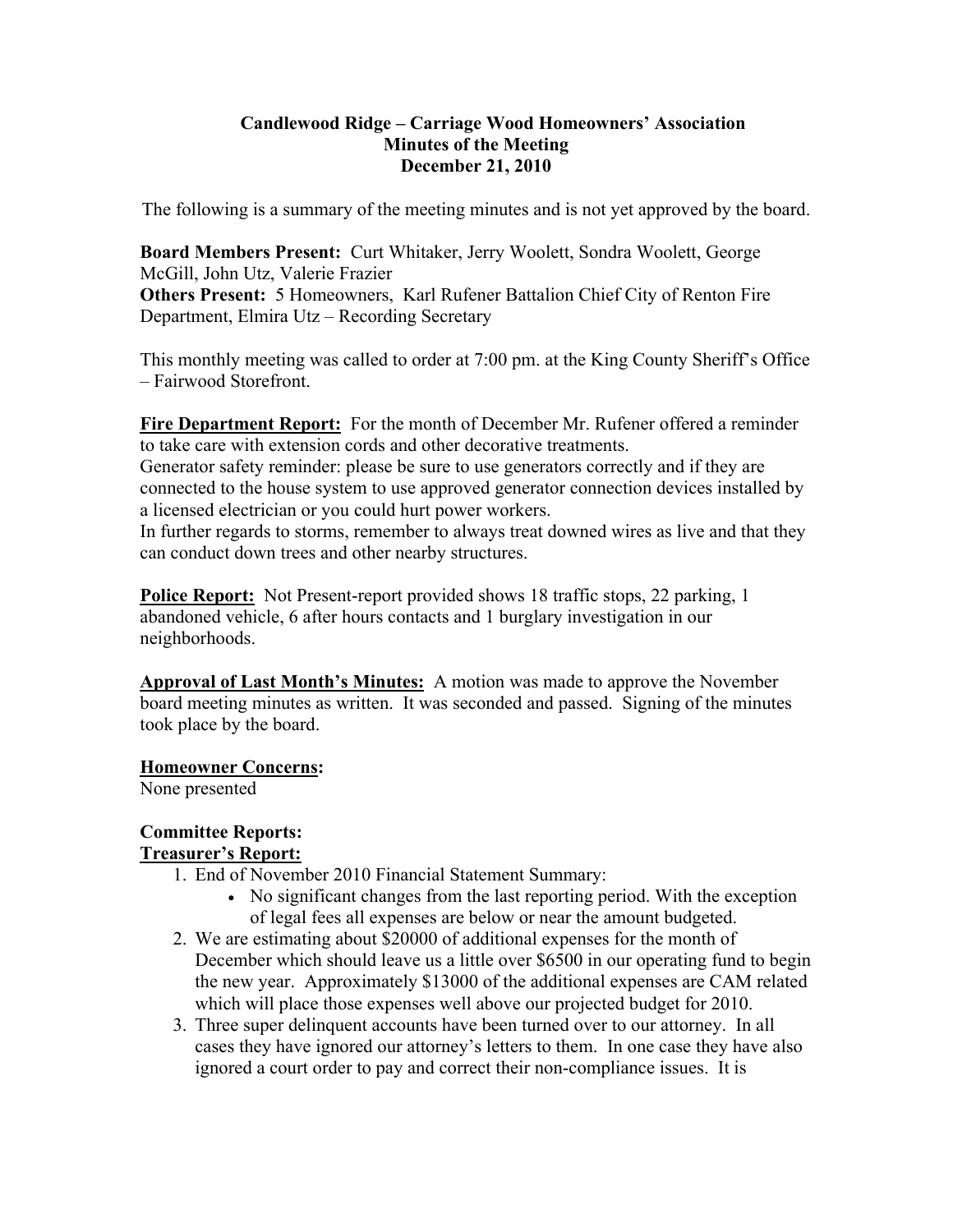recommended we proceed to the next step and allow our attorney to file judgments against the remaining two.

- 4. Twenty hours of random sheriff's patrols were provided to the community during the month of November. It is time to renew our memorandum of understanding for the sheriff's patrols.
- 5. It appears we will end the year with approximately 43 delinquent accounts.

## **ACC Report:**

Two ACC requests were submitted since the last meeting. One for landscaping, and one for a roof.

- 1. Reminder Our CC&Rs and Rules and Regulations clearly state that exterior projects such as roofs, painting, fencing, decks, driveways, major landscaping and patios require the submission and approval of an ACC request before commencing the project. The ACC has up to 30 days to respond to an ACC request but tries to respond much sooner than that. It is recommended that if a response to an ACC request has not been received within two weeks, the homeowner should contact the ACC Chairman via email at architecture@crcwhoa.org or by leaving a voice message at 425-738-8611. For emergency type repairs notify the ACC Chairman as indicated above and mention that it is an emergency type situation. Please do not contact the ACC chairman via a home phone number.
- 2. A notebook with samples of colors that provide a range of colors that meet HOA guidelines for repainting homes is available and will be provided upon request. Please contact the ACC chairman as indicated above if you would like to see it.
- 3. Please remember we do not accept ACC request forms via email. Please mail them to CR/CW HOA, PO Box 58397, Renton, WA 98058.

## **Common Areas Maintenance Report:**

- 1. Davey Tree Service began work at CR this week. They are pruning the trees at the CR entrance and along 159th Ave SE.
- 2. We were contacted by a HO whose house borders CW Park about a Fir tree that he thought was in danger of falling onto his house. We had Davey Tree Service inspect it and he determined that it is healthy and in no danger of falling. I have requested his findings in a letter that we can keep for insurance purposes.
- 3. Just this Mon we were contacted by another HO whose house borders CW Park about a leaning tree with

exposed roots that will damage their fence if it falls. I will have Davey Tree Service look at it this week and quote its removal.

4. At CR Park we had one of the Mutt Mitt posts pushed over twice in a 4 day span. The first time a HO put it back up before I had a chance to, however just 2 days later it was knocked over again. I dug the hole deeper and tried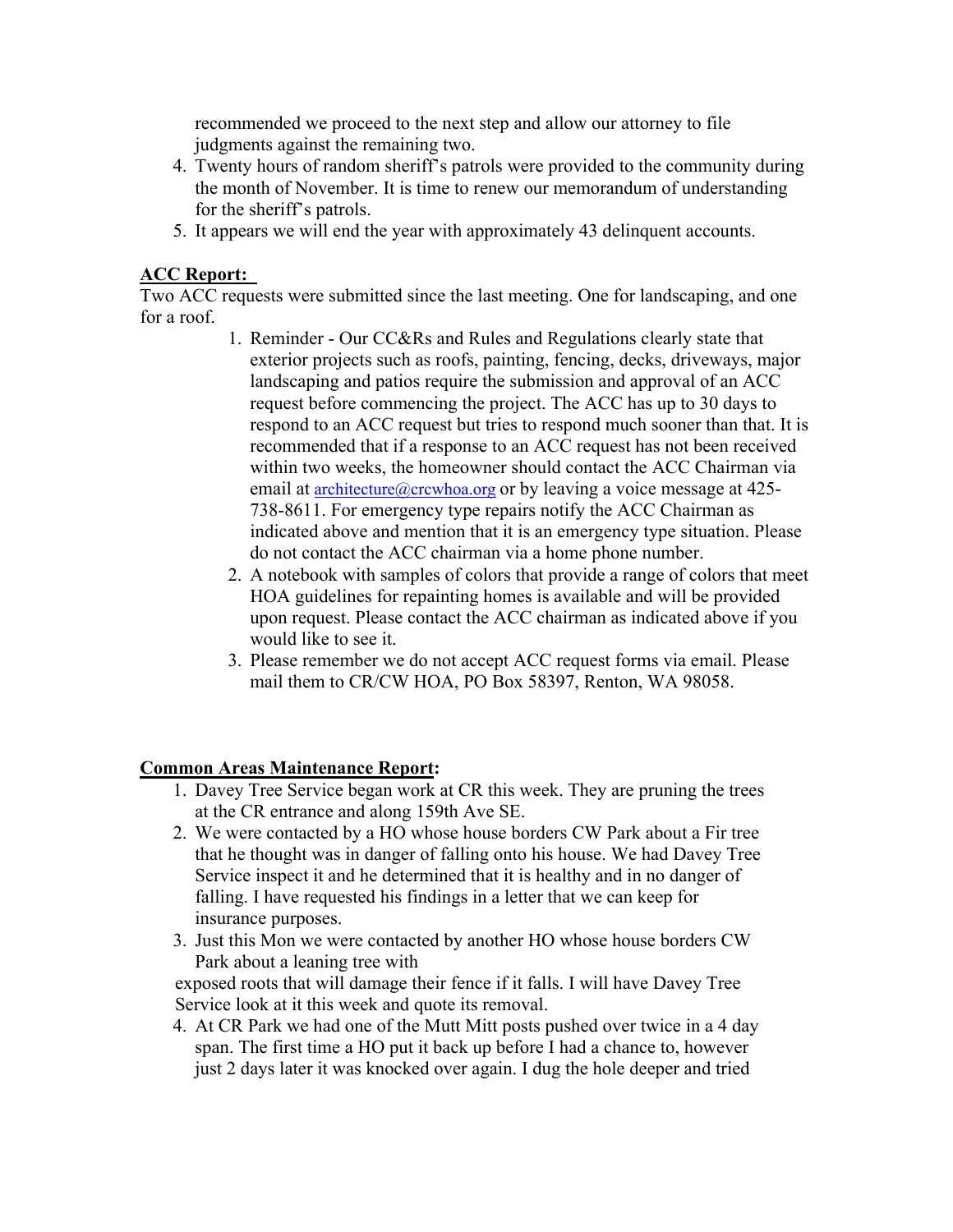to make it firmer with rocks and dirt, however I think it needs another bag of cement which I will do

when the weather gets warmer.

5. Please keep a watch for suspicious Activity and call 911 – we have a new case number to report any after hour or unruly activity in the Parks #09- 179682.

**Reminder:** Our parks are private parks which exist for the use and enjoyment of HOA residents, their families and guests. They are not public parks. Our park usage rules apply to everyone. Following are some of the rules that have been established to maximize safety, and minimize liability and maintenance cost:

A. Park Hours: 9:00 am to dusk.

B. No Smoking, alcohol, drugs, loud music, golfing, motorized vehicles or **Fireworks** are allowed.

C. Animals must be leashed and owners are responsible for cleaning up after their animals.

## **Complaints Negotiations Report:**

There are currently 12 open active complaints

- 1. 6 are in the fines stage
- 2. 2 have received their 1st non-compliance letters
- 3. 3 have received a 2nd certified non-compliance letter
- 4. 1 has received a final certified non-compliance letter.
- 2. Seven non-compliance issues were closed since the last meeting.
- **3.** Reminder: **Typically we do not investigate and send out non-compliance letters in response to anonymous complaints. We expect complaints to be signed, and an address and phone # to be provided so additional information, if needed, can be requested.**

#### **Capital Improvement Committee:**

Please contact the board if you have any ideas for Capital Improvements.

#### **Legal and Insurance Report:**

The nominating committee has a proposed "Meet and Greet" set for January  $10<sup>th</sup>$ . A proposed set of questions for candidates is being developed. So far three parties have stepped forward to run for open spots on the HOA board.

HO question about the Annual Meeting-How is "good standing" determined? If an HO comes into the meeting previously delinquent and has not paid by the meeting date then that HO will not be considered in good standing.

## **Rental Home / Change of Address Committee**

Changes of Address and Rentals

 Reminder – When HOA correspondence needs to be delivered to an address other than the HOA street address, your HOA needs to be notified in writing of the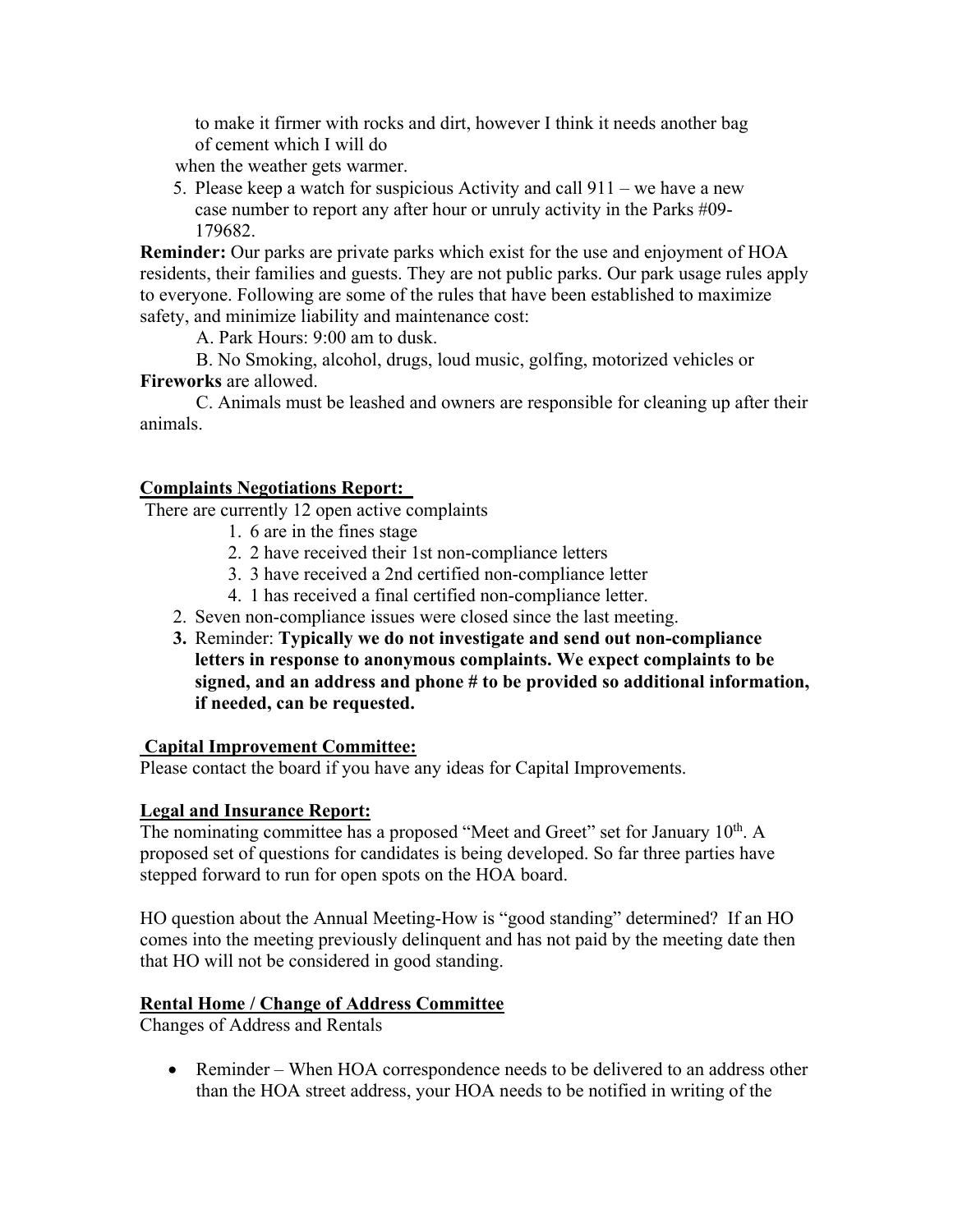correct address to send the correspondence. This applies to absentee homeowners who are renting or leasing their homes, homes that are vacant, and homeowners who choose to receive their correspondence at a PO Box or alternate address. In addition homeowners who are renting or leasing are required to comply the provisions of the Leasing/Rental of Homes/Tenants Rules and Regulations.

## **Old Business:**

#### **New Business:**

Motion to allow treasurer to obtain a judgment against a delinquent HO account. Passed.

**Welcoming Committee** – If you are new to the neighborhood and would like an HOA information packet, call the HOA phone number at 425-738-8611 and leave a voice message or send an email request to  $\frac{info@crcwhoa.org}{info@cccwhoa.org}$ .

Three welcome packets were delivered since last meeting.

**Special Topics:** Visit our Website and contact the HOA via Email at:

Web – www.crcwhoa.org

Email –  $info@crcwhoa.org$ 

A motion was made to adjourn the meeting at 8:15 pm.

## **Next Board Meetings:**

- January  $18<sup>th</sup>$
- Annual Meeting January  $25<sup>th</sup>$  Fairwood United Methodist 7:00 pm
- February  $15<sup>th</sup>$

Meetings are usually held at **7:00 pm.** at the Sheriff's Office, Albertson's Shopping Center.

All Homeowners are welcome to attend.

# **Candlewood Ridge / Carriage Wood Announcements & Reminders**

**\*ACC Requests** - The HOA CC&Rs and Rules and Regulations documents clearly state that exterior projects such as roofs, painting, fencing, decks and patios require the submission and approval of an ACC request before commencing the project. The ACC has up to 30 days to respond to an ACC request but tries to respond much sooner. It is recommended that if a response to an ACC request has not been received within two weeks, the homeowner contact the ACC Chairperson via email at architecture@crcwhoa.org or by leaving a voice message at 425-227-4227. ACC request forms can be found in the Fairwood Flyer or on the HOA website at www.crcwhoa.org. *Please do not contact the ACC Chairperson via a home phone number.*